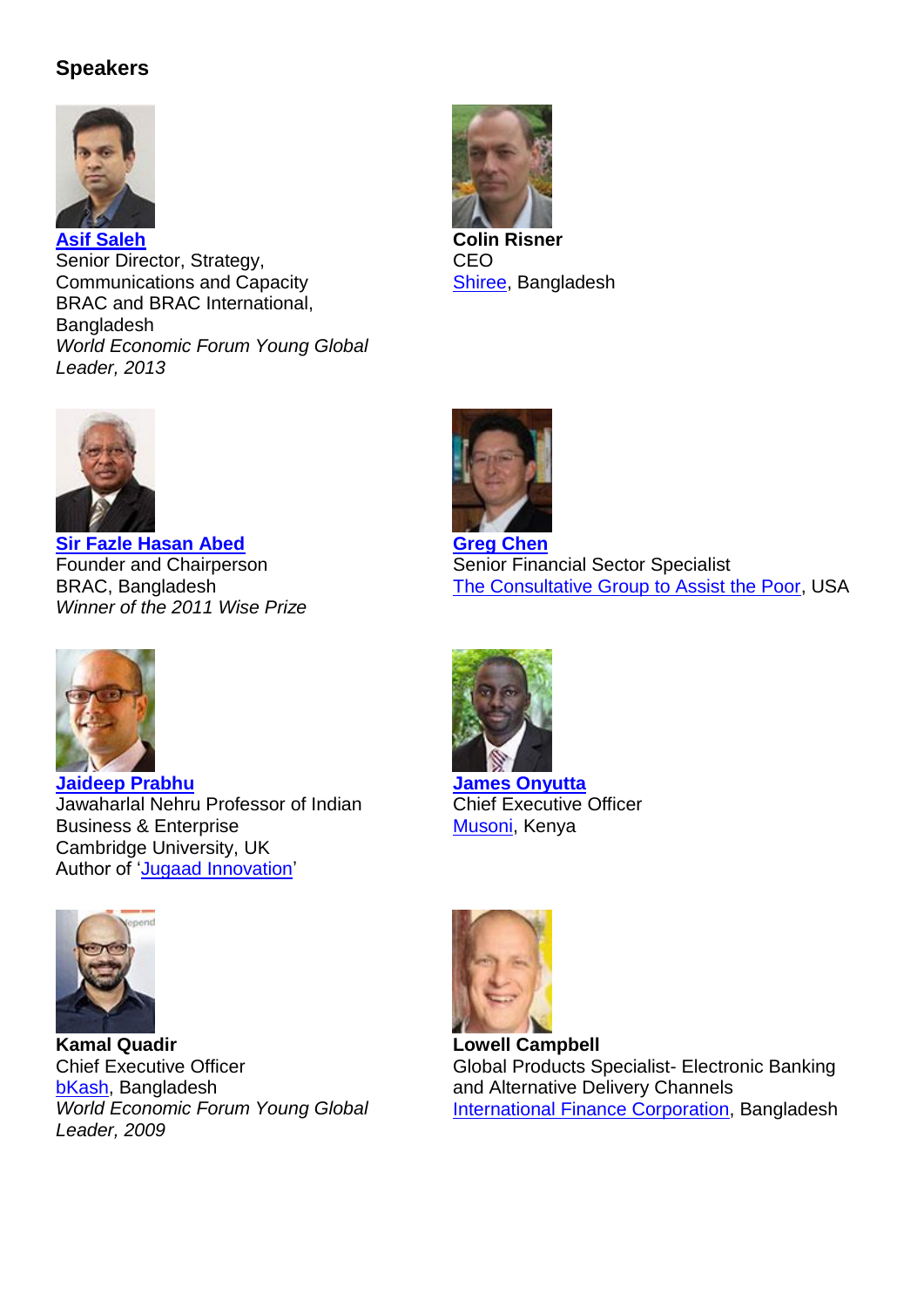

**[Max Shron](http://shron.net/about)** Data Strategy, USA



**Shameran Abed** Associate Director, [Microfinance](http://microfinance.brac.net/) BRAC, Bangladesh



**Vivek Raghavan** Chief Product Manager and Biometric **Architect** Biometric Architect at the [Unique](http://www.uidai.gov.in/)  [Identification Authority of India](http://www.uidai.gov.in/)



**[Wyn Davies](http://www.clp-bangladesh.org/team_leader.php?id=14)** Director of Operations [Char Livelihoods Programme,](http://www.clp-bangladesh.org/) Bangladesh

## **Featured participants**



**[Abhishek Sinha](http://eko.co.in/about-us/team/)** Cofounder & CEO [Eko India Financial Services Pvt Ltd,](http://www.eko.co.in/) India



**[Alexander Bertram](http://bedatadriven.com/#who-we-are)** Founding Partner BeDataDriven, Netherlands



**[Ather Saeed Khan](http://www.ihsinformatics.com/people/ather-saeed)** Manager, Informatics



**Alayne Adams** Senior Social Scientist, Centre for Equity and Health Systems [icddr,b,](http://www.icddrb.org/) Bangladesh



**Anjali Sarker** Innovator/Author **[Lund University Internet Institute,](http://luii.lu.se/) Sweden** 



**[Eric Noggle](http://microfinanceopportunities.org/people/staff/baily-butzberger/)** Research Officer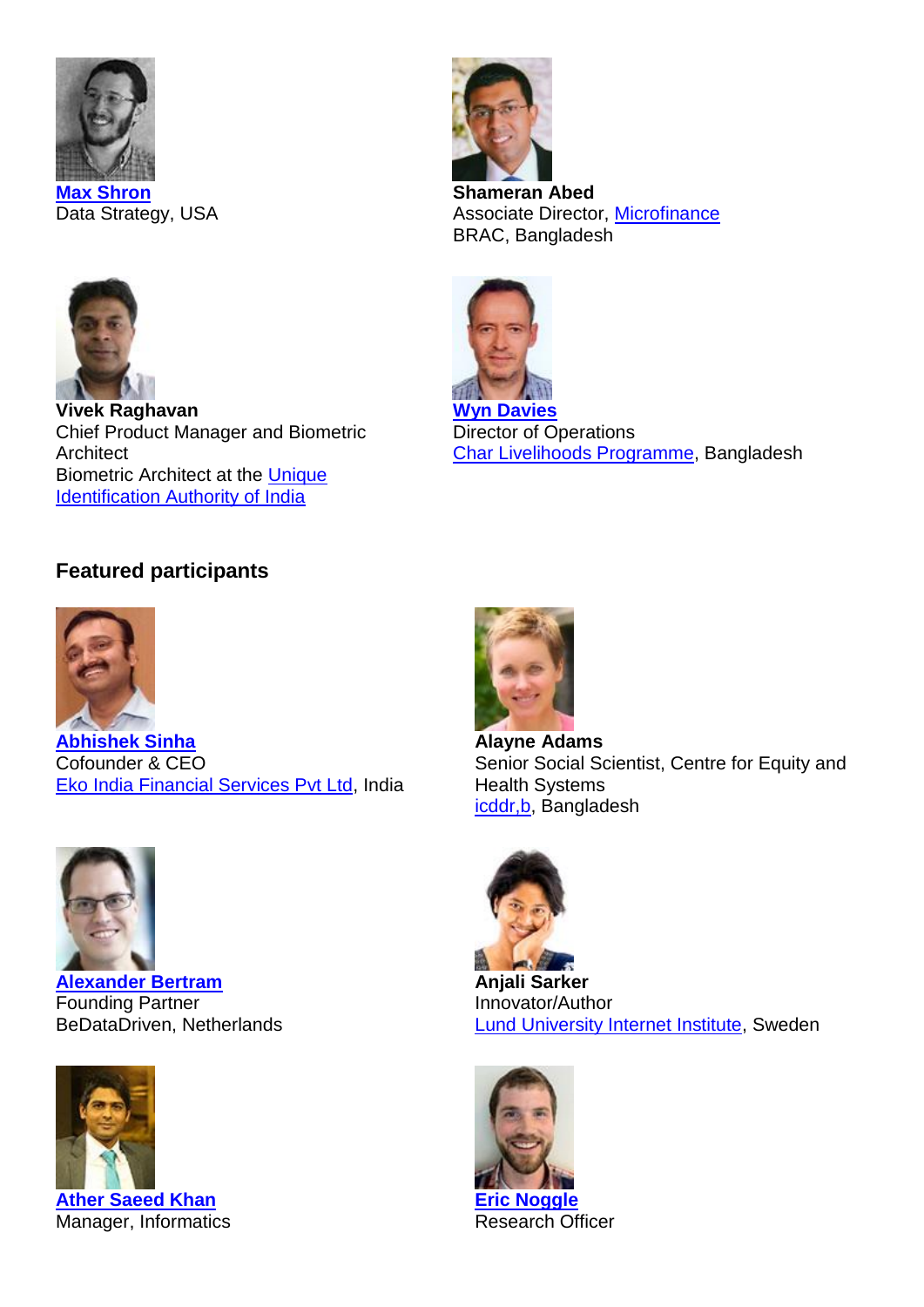## [Interactive Health Solutions,](http://www.ihsinformatics.com/) Pakistan [Microfinance Opportunities,](http://microfinanceopportunities.org/) USA



**Garth Lawless** Special Projects Manager [Brand Fusion,](http://www.brandfusion-africa.com/) India



**Kazi Nazrul Fattah** Programme Coordinator, Community [Empowerment Programme](http://cep.brac.net/) BRAC, Bangladesh



**Maria May** Senior Programme Manager **[Social Innovation Lab](http://www.brac.net/content/social-innovation-lab) and [Microfinance](http://microfinance.brac.net/)** BRAC, Bangladesh



**Omar Moeen Malik** Head of Strategy [Easypaisa,](http://www.easypaisa.com.pk/) Pakistan



**[Pial Islam](http://www.pistrategy.org/founder.php) Founder** [Pi Strategy Consulting,](http://www.pistrategy.org/index.php) Bangladesh



**Kazi Monirul Kabir** Bangladesh Country Consultant [Google Asia Pacific Pte. Ltd.,](http://www.google.com/) Bangladesh



**Manisha Bhinge** Senior Program Manager, BRAC USA



**Nash Islam** CEO **[Green & Red Technologies,](http://www.green-red.com/) Bangladesh** 



**Peter Goldstein** Director, Financial Inclusion Insights [InterMedia,](http://www.intermedia.org/) USA



**Ranajit Bhattacharyya** General Manager [ASER Centre,](http://www.asercentre.org/) India